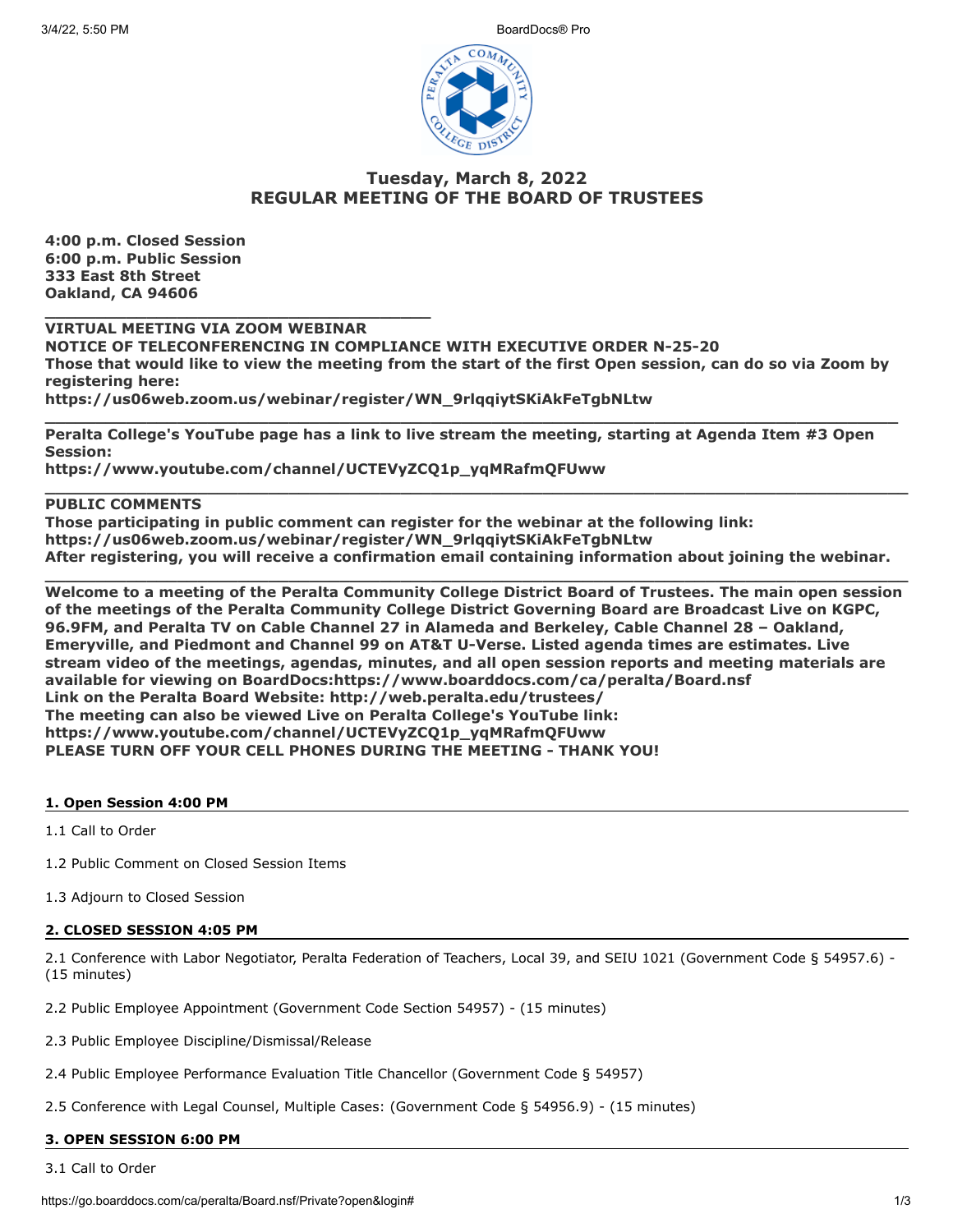- 3.2 Pledge of Allegiance
- 3.3 Roll Call
- 3.4 Affirmation of the Statement of Cooperation
- 3.5 Report of Action Taken in Closed Session
- 3.6 Approval of the Agenda
- 3.7 Approval of the Minutes
- 3.8 Associated Student Government Reports (5 minutes)
- 3.9 Peralta Classified Senate Report (5 minutes)
- 3.10 District Academic Senate Report (5 minutes)
- 3.11 Public Communication (up to 45 minutes)
- 3.12 Chancellor's Reports (10 minutes)

# **4. PRESENTATIONS**

4.1 Recent Rating Action by Moody's Investors Services. Presenter: David Olson, Bond Municipal Advisor (Backstrom McCarley Berry & Co) (15 Mins)

4.2 Presentation of the Peralta Federation of Teachers (PFT)'s Initial Proposal for Collective Bargaining Agreement with the Peralta Community College District for 2022 Labor Negotiations. Presenter: Interim Vice Chancellor Dr. Ronald McKinley

### **5. INFORMATION**

5.1 Letter of Response to Financial Review and Fiscal Health Risk Analysis Report (FCMAT). Presenter: Interim Chancellor, Dr. Jannett Jackson

5.2 Construction Projects & Sustainability Reports. Presenter:

### **6. CONSENT CALENDAR - CHANCELLOR'S OFFICE**

6.1 Consider Approval of Out of State Travel. Presenter: Interim Chancellor Dr. Jannett N. Jackson

### **7. CONSENT CALENDAR - ACADEMIC AFFAIRS**

7.1 Consider Approval of an Independent Contractor Agreement in the Amount of \$67,500 with Center for Organizational Responsibility and Advancement (CORA) for professional development trainings to support historically underrepresented and underserved students. Presenter: President Rudy Besikof

7.2 Consider Approval of the Advantage Design Group Agreement in the Amount of \$81,975 for Merritt College Student Accessibility Services. Presenter: President David M. Johnson

7.3 Consider Approval of the College and Career Access Pathways (CCAP) Agreement with Berkeley Unified School District Presenter: President Angelica Garcia

# **8. CONSENT CALENDAR - FACILITIES**

8.1 Consider Ratification of a Second Amendment Extending the Lease at 2000 Center Street for Additional Classrooms and Office Spaces for Two Years, in the Total Aggregate Amount of \$683,856.00. Presenter: Interim Vice Chancellor Atheria Smith

8.2 Consider Approval of Amendment No. 3 to the Independent Consultant Agreement for Geotechnical Services with Terraphase Engineering, Inc. to Increase the Not-To-Exceed Fee for Services by \$15,602.00 to Install Two Cone Penetration Test Borings Through the Floor of the Men's Locker Room at Laney College. Presenter: Interim Vice Chancellor Atheria Smith

8.3 Consider Approval of Amendment No. 1 to Miscellaneous Agreement for Applicant-Installed Actual Cost Relocation of 36 inch Water Main in 7th Street and Laney College Campus at 26 7th Street, Oakland with East Bay Municipal Utility District. Presenter: Interim Vice Chancellor Atheria Smith

8.4 Consider Ratification of Amendment No. 1 to the Independent Consultant Agreement for Special Services with High Performance Learning Environments, aka HPLE, Inc. to Increase Compensation in an Amount Not to Exceed \$47,500.00 for the Provision of Administrative Project Management Services As Needed to Augment DGS Projects Districtwide. Presenter: Interim Vice Chancellor Atheria Smith